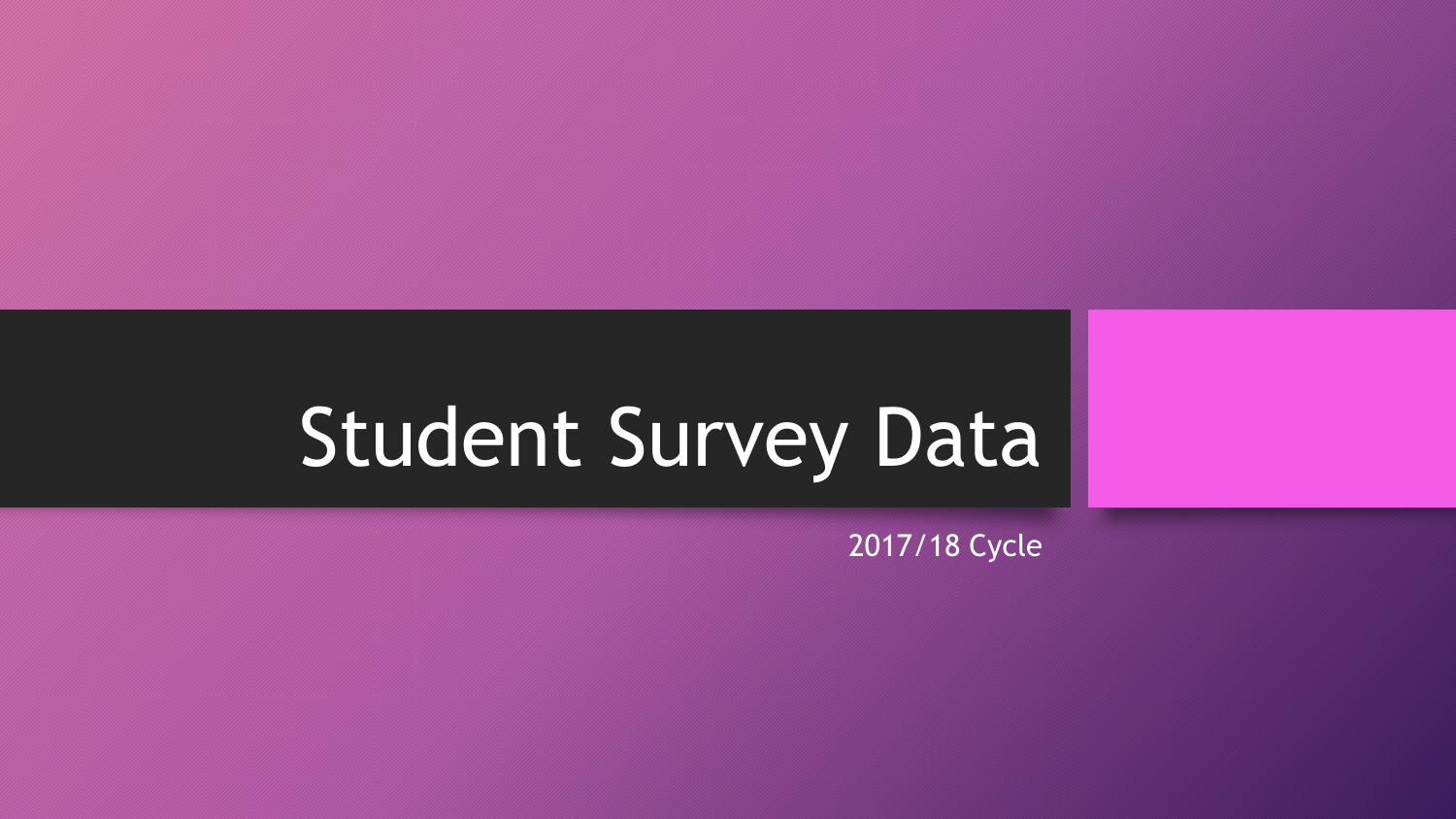## Transferable Skills Students bring to the capstone experience (Top 10 responses)

| Performance (N=21)           | Research (n=46)                                      | Internship (n=99)                           |  |
|------------------------------|------------------------------------------------------|---------------------------------------------|--|
| Listening                    | Find & Read Technical or Scholarly<br><b>Sources</b> | <b>Problem Solving</b>                      |  |
| Presentation                 | <b>Written Communication</b>                         | <b>Time Management</b>                      |  |
| Creative & Critical Thinking | Work Independently                                   | Listening                                   |  |
| <b>Plan/Organize Events</b>  | Creative & Critical Thinking                         | <b>Oral Communication</b>                   |  |
| <b>Time Management</b>       | <b>Problem Solving</b>                               | Work Independently                          |  |
| Collaboration                | <b>Follow Professional Style Guidelines</b>          | Creative & Critical Thinking                |  |
| <b>Problem Solving</b>       | <b>Time Management</b>                               | <b>Follow Professional Style Guidelines</b> |  |
| Work Independently           | Listening                                            | Collaboration                               |  |
| <b>Oral Communication</b>    | Presentation                                         | <b>Written Communication</b>                |  |
| <b>Written Communication</b> | <b>Oral Communication</b>                            | Delegate/Instruct Others                    |  |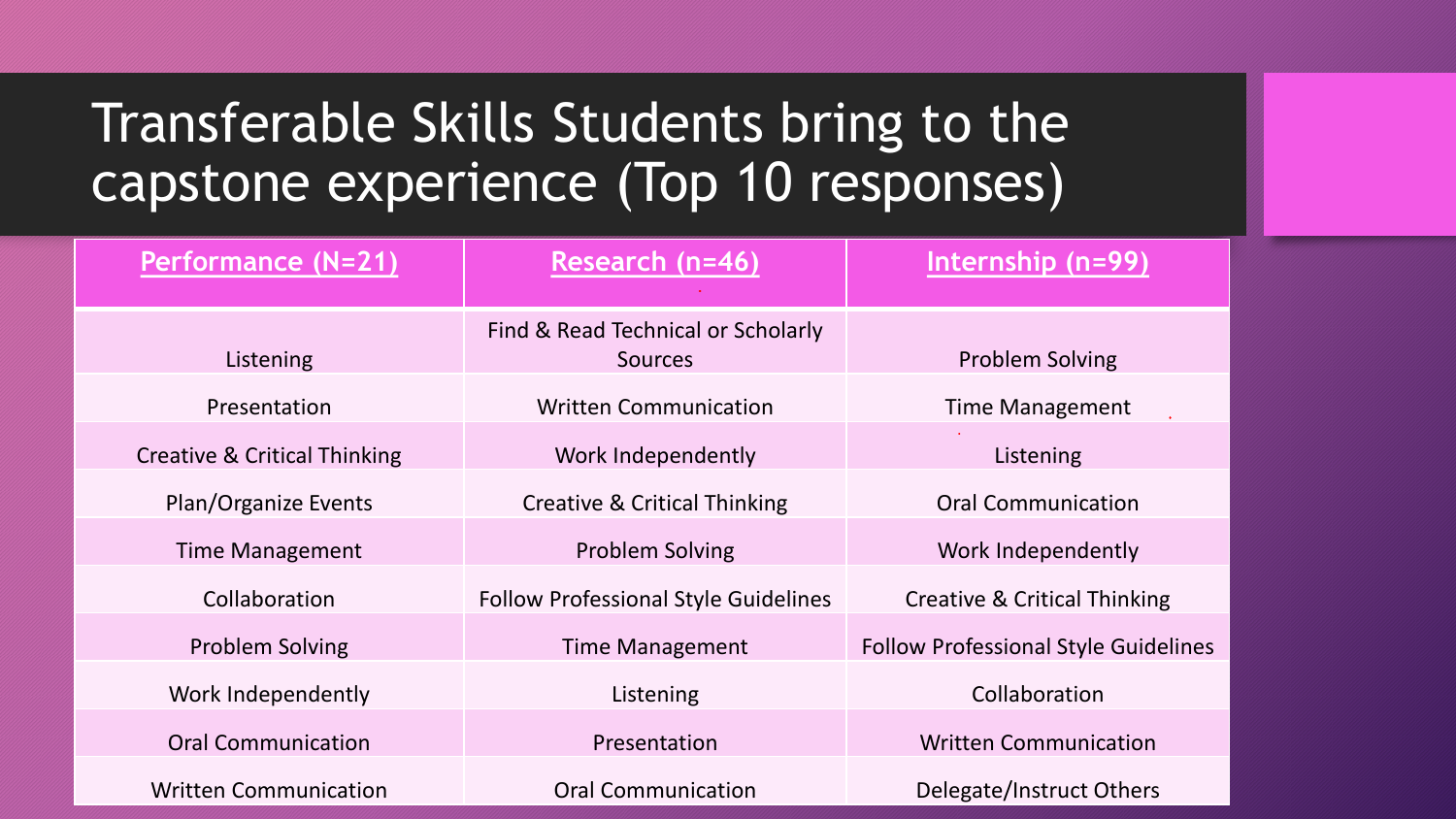# Transferable Skills Common to All Capstone **Experiences**

- Listening
- Creative/Critical Thinking
- Time Management
- Problem Solving
- Work Independently
- Oral Communication
- Written Communication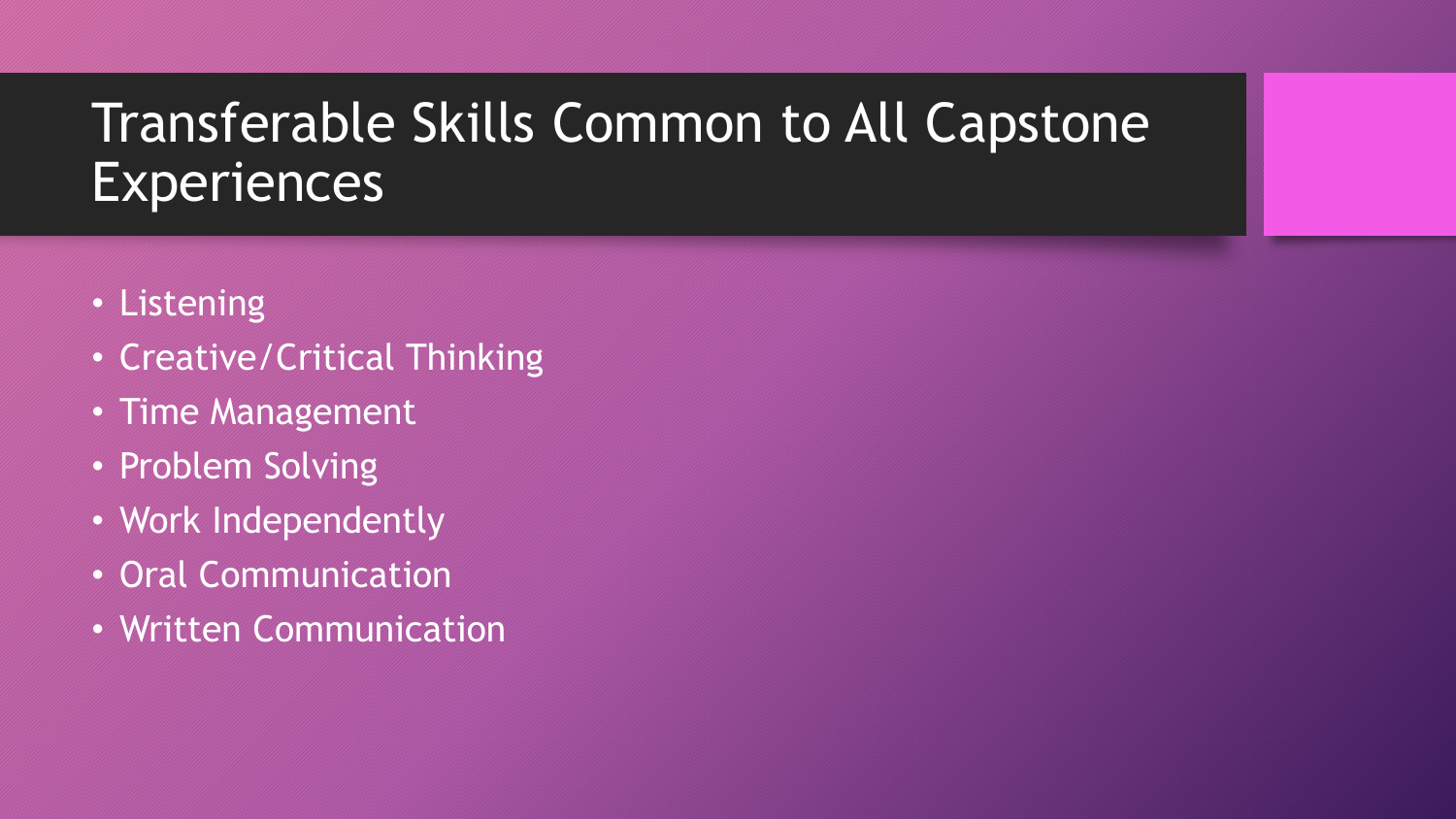## Transferable Skills Common and Unique to Each Capstone Experience

- **Presentation:** Common between Performance and Research
- **Collaboration:** Common between Internship and Performance
- **Follow Professional Style Guidelines:** Common between Research and Internship
- **Plan/Organize Events:** Unique to Performance
- **Find & Read Technical or Scholarly Sources:** Unique to Research
- Delegate/Instruct Others: Unique to Internships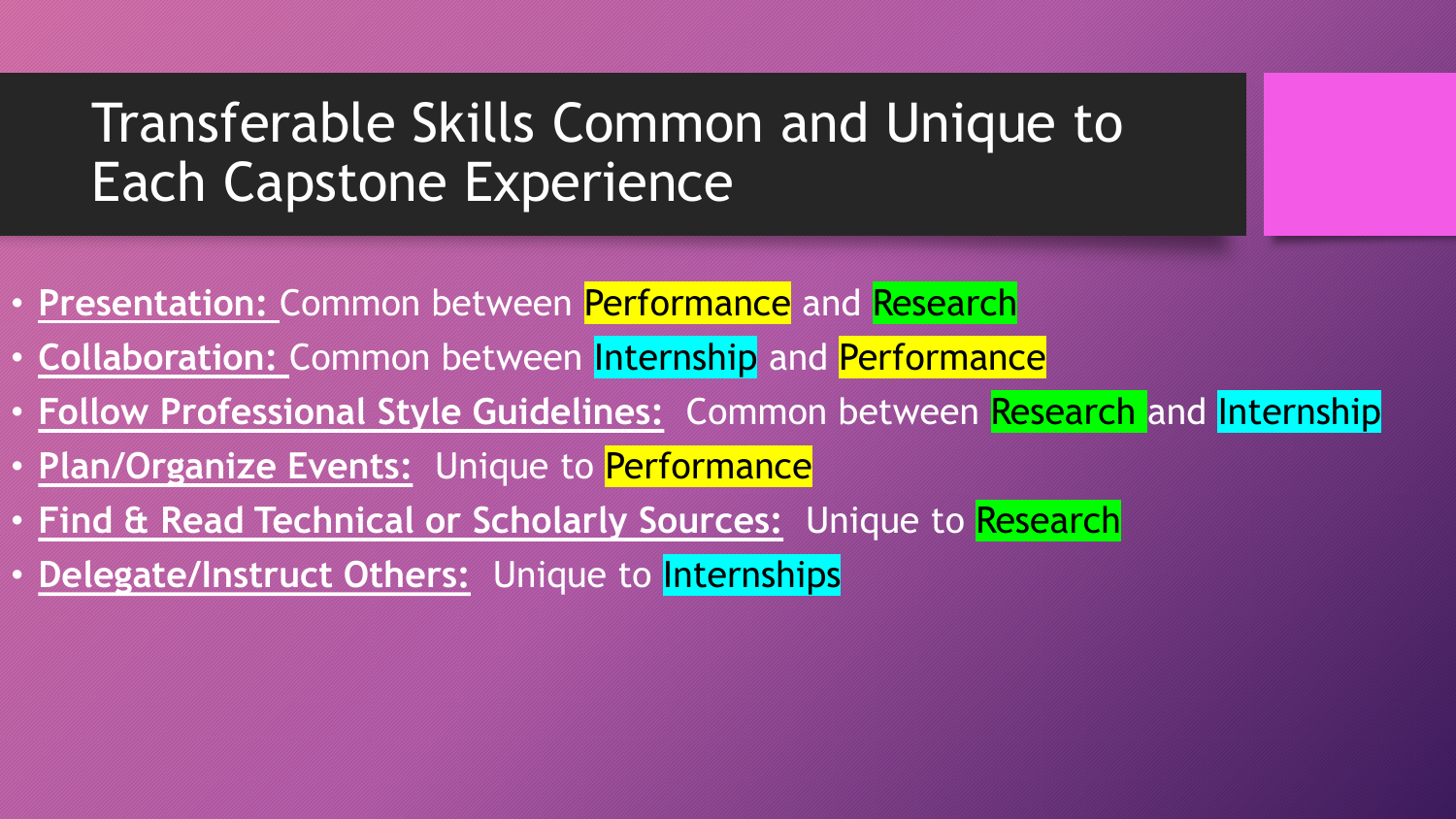## Skills Students Brought to the Capstone That Still Need Improvement (According to Students)

By and large the skills that students anticipated improving during the capstone experience were skills they indicated did indeed improve; however, according to survey responses, a few skills that students anticipated improving did not. Below are skills that students **did not**  indicate improved (Top 10 answers explored for each type of capstone).

## **Skills**

- Written communication
- Presentation
- Delegate/Instruct Others
- Develop Project/Research Proposal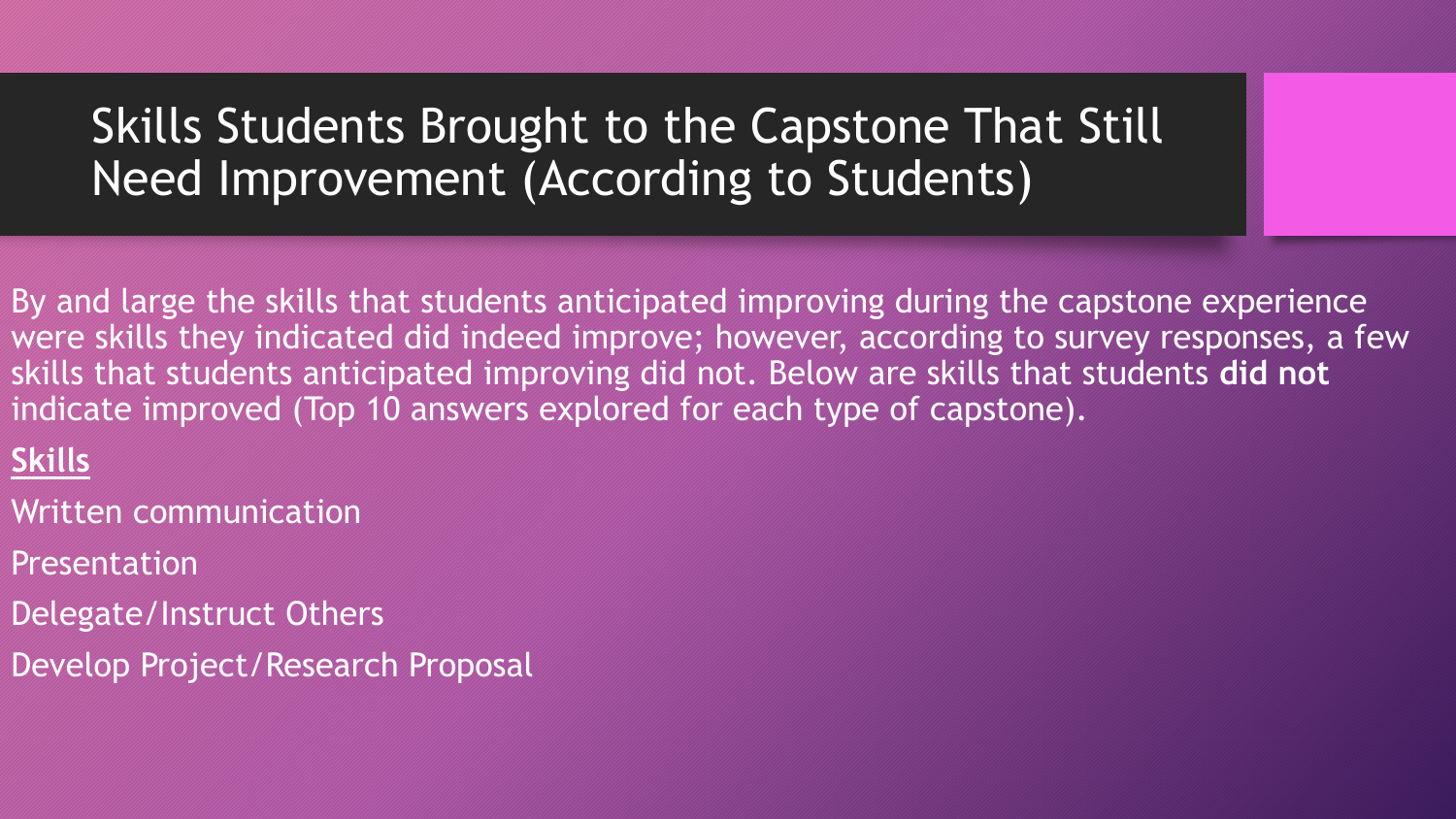## New Skills Students Anticipated Developing

New Skills Students anticipated developing as part of their capstone experience:

## Performance **Research** Research **Internship**

Online/Library Research **Formulate Thesis Question Plan/Organize Events** Analyze Data/Audit **Analyze Data/Audit** Presentation **Collaboration Collaboration Analyze Data/Audit** 

Delegate/Instruct Others **Develop Project/Research Proposal** Develop Project/Research Proposal

Skills in dark print are new skills that improved during the capstone experience according to student survey results.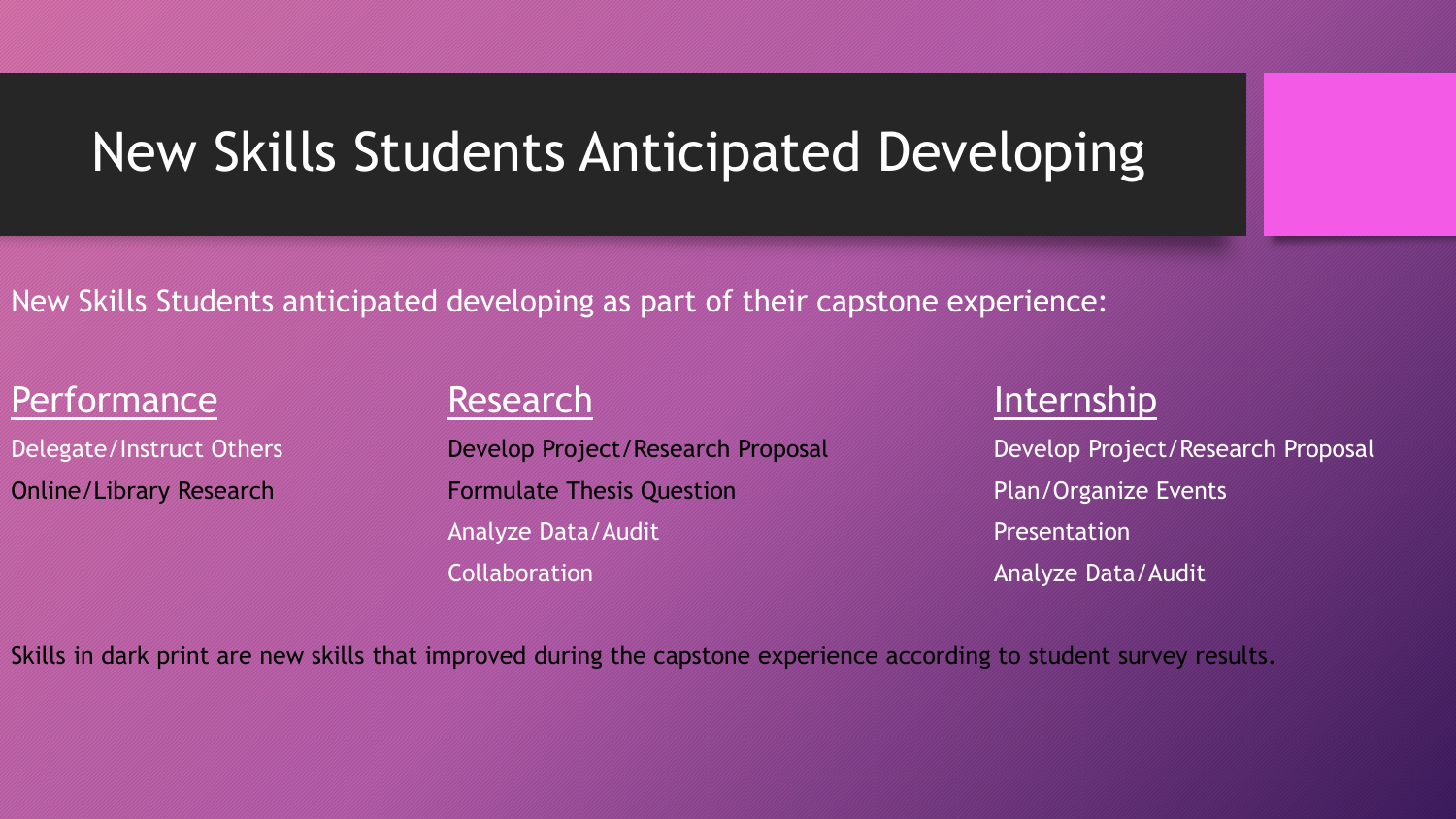Skills Students Indicated That They Still Needed to Improve After the Capstone Experience (Top Five Responses for Each Capstone Experience)

### Performance Research Research Internship

Time Management Time Management Time Management Presentation **Exercise State Communication** Oral Communication **Formulate Thesis Question** Listening **Exercise 2.1 The Second Presentation** Presentation **Communication Written Communication** 

Manage Money/Budgets **Creative/Critical Thinking Analyze Data/Audit** Creative/Critical Thinking

Creative/Critical Thinking **Creative/Critical Thinking** Analyze Data/ Audit **Creative and Critical Thinking** 

\*Time Management and Creative/Critical Thinking appear in each capstone experience.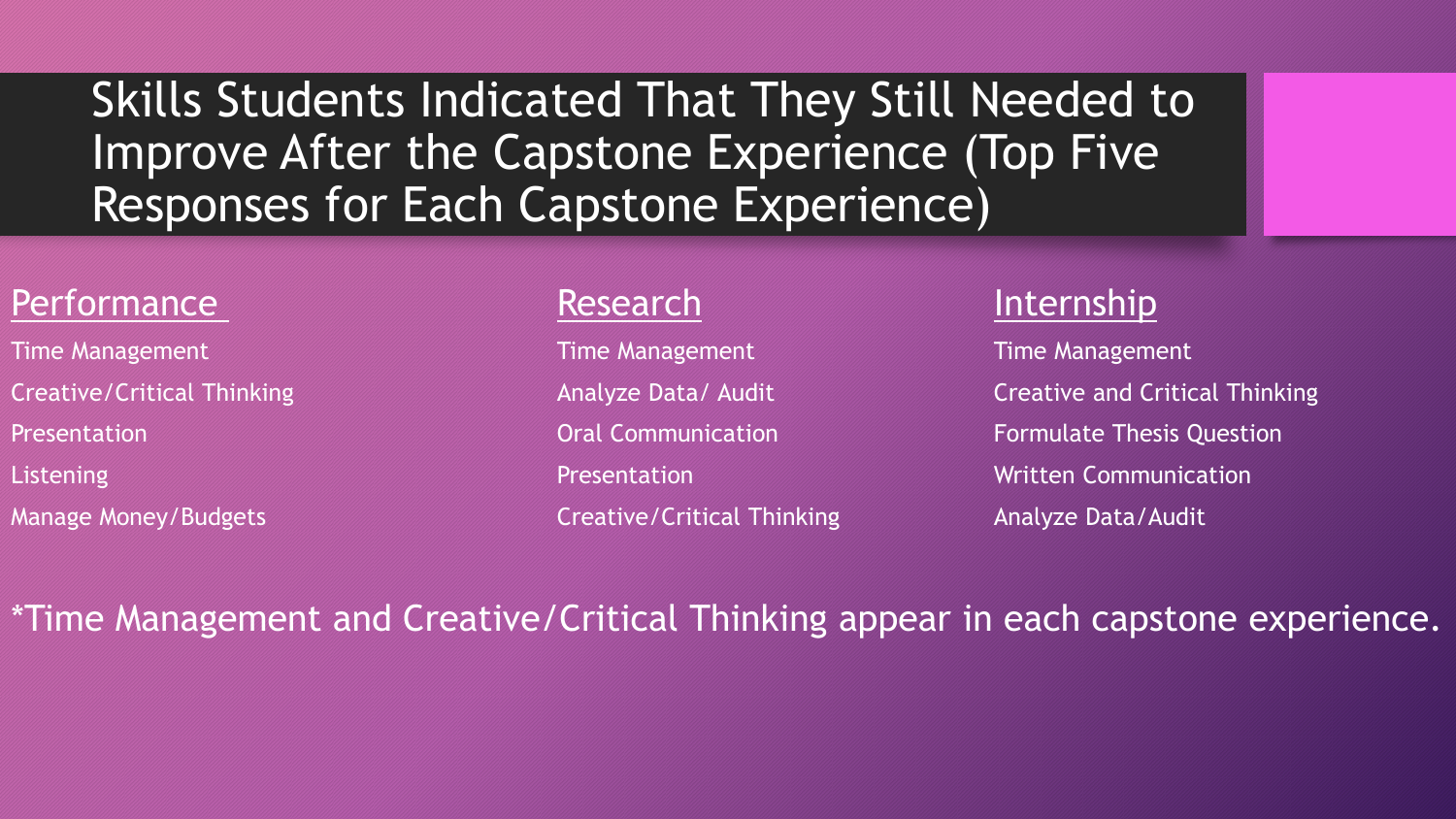# Top Answers by Internship Programs (Early Childhood)

## Skills Improved Mew Skills Developed Skill to Improve

Time Management **Example 20 Froblem Solving Time Management** Problem Solving Listening **Collaboration Collaboration Collaboration Collaboration Manage Money/Budget Analyze Data/Audit** 

Problem Solving **Analyze Data/Audit Delegate/Instruct Others** Oral Communication **Communication** Listening **Manage Money/Budgets**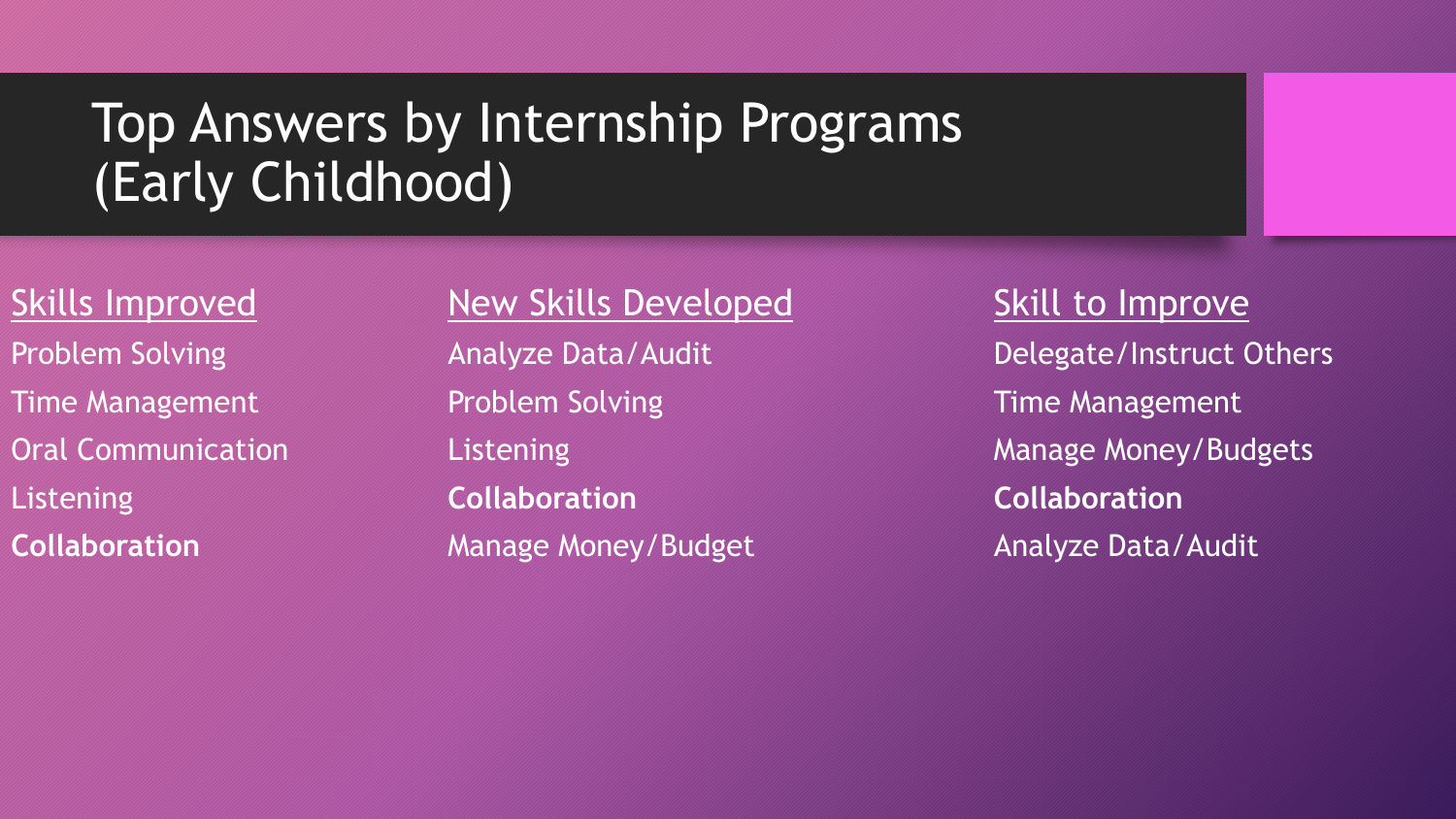# Top Answers by Internship Programs (Elementary Education)

Collaboration Delegate/Instruct Others Time Management Time Management **Presentation Presentation Presentation Manalyze Data/Audit** 

# Skills Improved Mew Skill Developed Skills to Improve

Plan/Organize Events **Metally Article Communication** Formulate Thesis Questions Creative & Critical Thinking Listening Listening Creative & Critical Thinking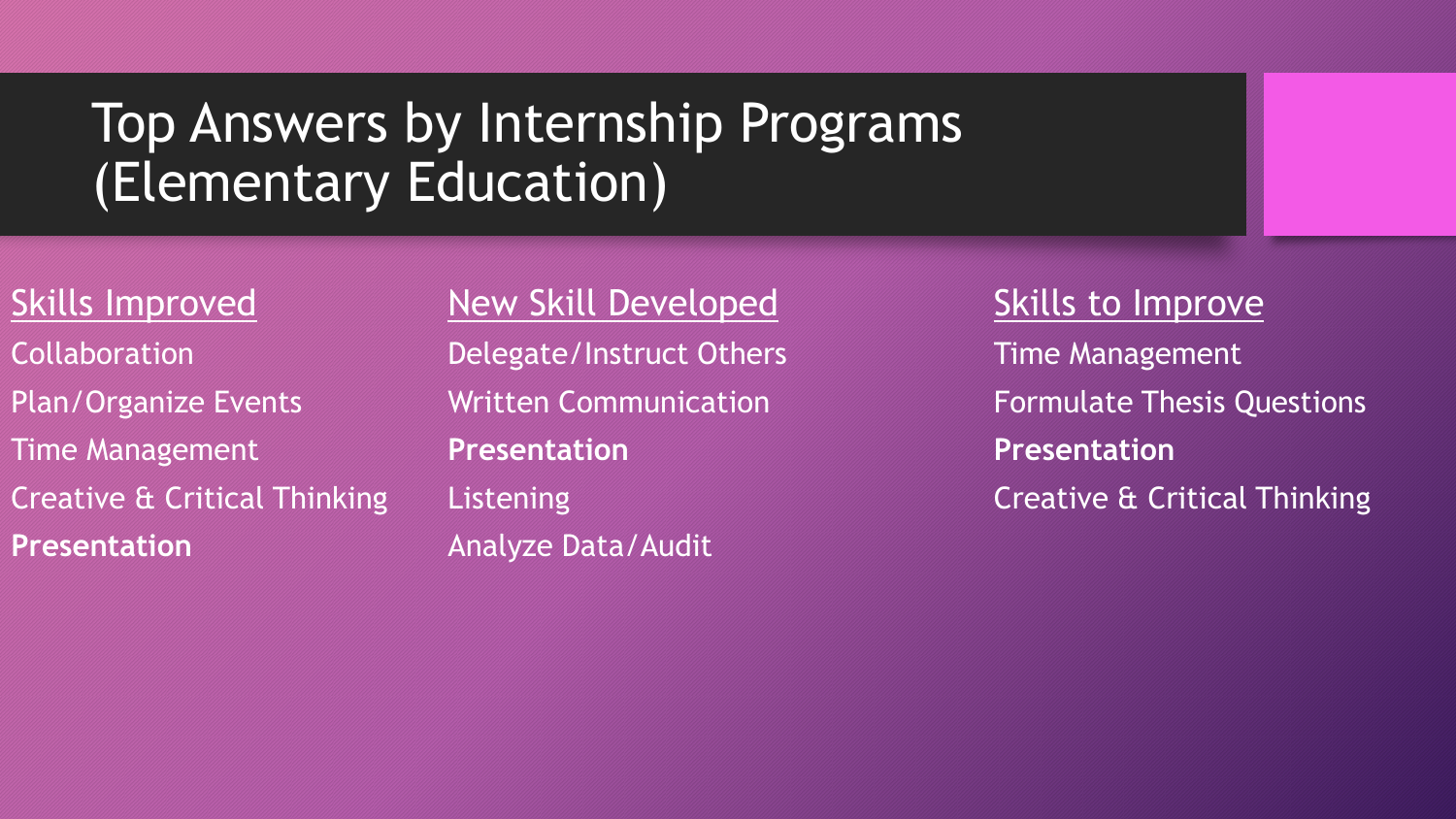# Top Answers by Internship Programs (RADS)

Skills Improved Mew Skills Developed Skills to Improve Oral Communication **Clinical and Laboratory Skills Time Management Problem Solving The Work Independently The Communication Communication Clinical & Laboratory Skills Communication Communication Work Independently** Time Management **Creative and Critical Thinking Creative & Critical Thinking Work Independently Communicate Audit Construct Others Analyze Data/Audit**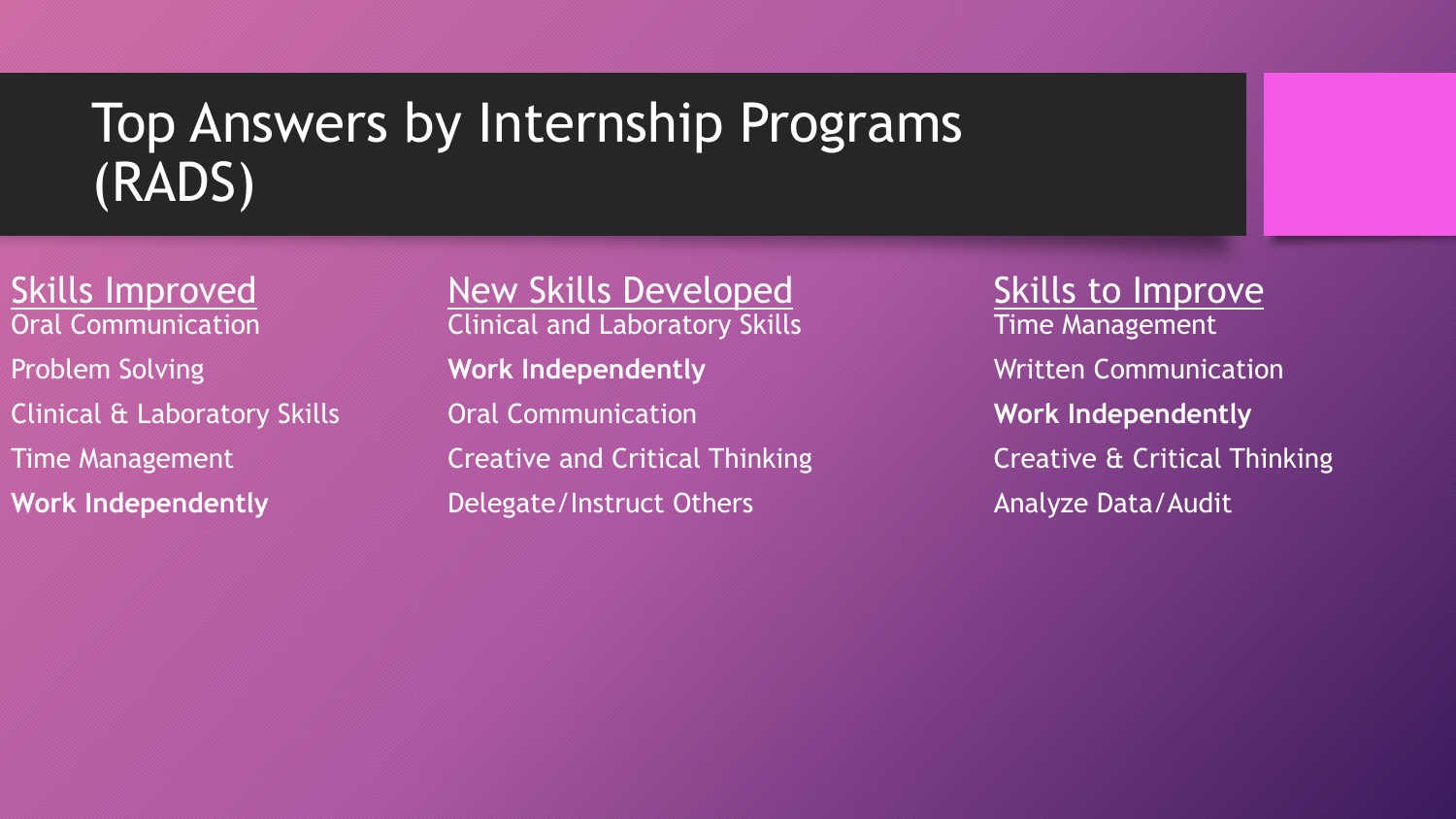# Top Answers by Internship Programs (HMT)

## Skills Improved Mew Skills Developed Skills to Improve

Listening **Calcommunication** Analyze Data/Audit Time Management **Solution Construct Communist Creative & Critical Thinking** Problem Solving **Presentation** Presentation **Problem Solving** Work Independently **Noting Communication** Problem Solving Number 2014 Meritten Communication Oral Communication Find & Read Technical/Scholarly Sources Formulate Thesis Question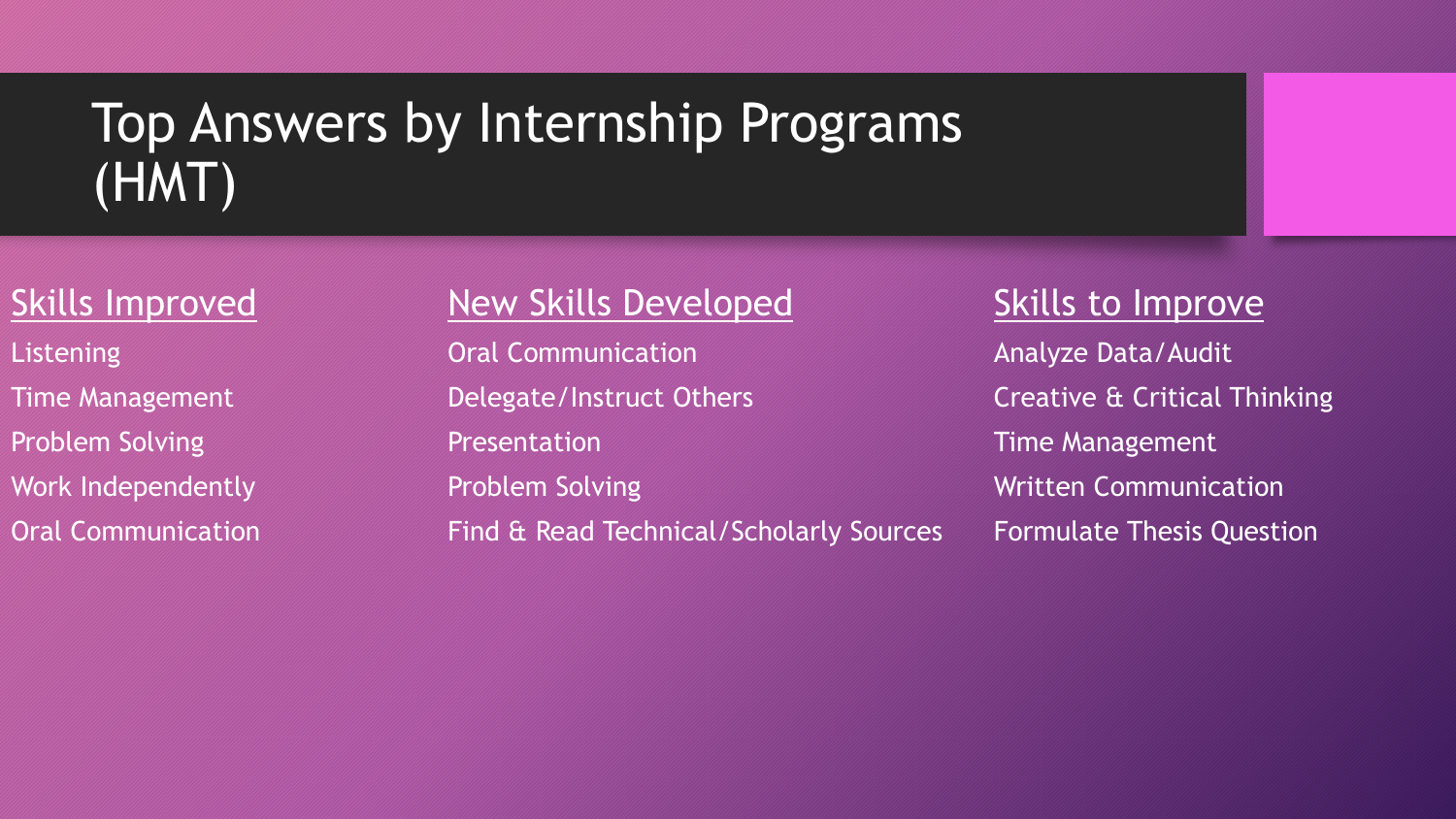# Top Answers by Internship Programs (H&HP)

## Skills Improved Mew Skills Developed Skills to Improve

Oral Communication **Follow Professional Style Guidelines** Manage Money/Budgets Time Management **Time Management** Oral Communication **Time Management** Listening **Exercise Section** Delegate/Instruct Others **Exercise Section** Formulate Thesis Question Creative & Critical Thinking **Presentation Listening** Listening

Problem Solving **Exercise Solution Control Control** Work Independently **Follow Professional Style Guidelines**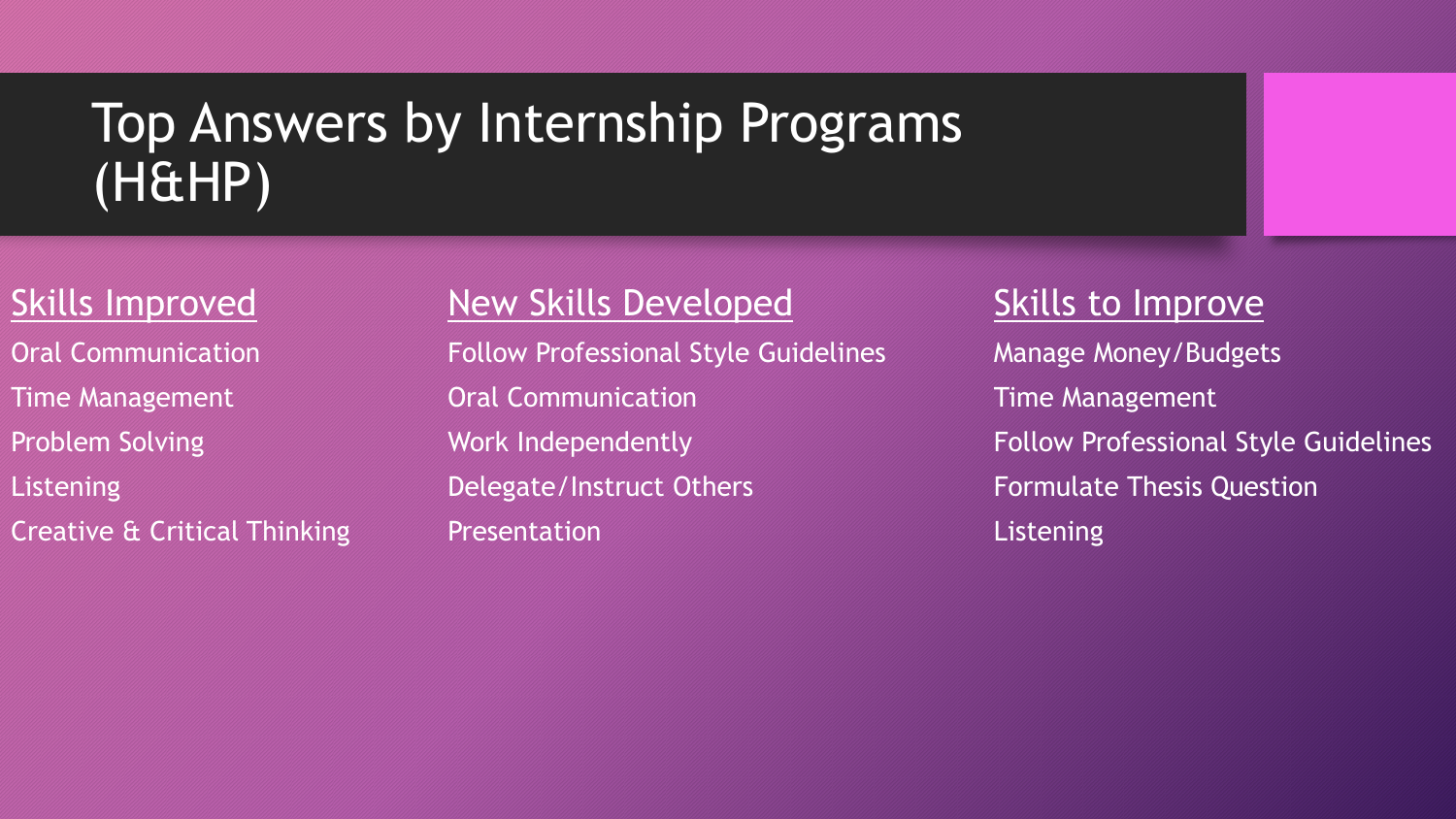# Top Answers by Internship Programs (Music Internship)

## Skills Improved Mew Skills Developed Skills to Improve

Time Management **Collaboration** Collaboration **Plan/Organize Events** Listening **Example 20 Example 20 Example 20 Example 20 Example 20 Example 20 Example 20 Example 20 Example 20 Example 20 Example 20 Example 20 Example 20 Example 20 Example 20 Example 20 Example 20 Example 20 Example 20 Ex** Oral Communication **Creative & Critical Thinking Formulate Thesis Question** Presentation

Problem Solving **Cancel Accommunication** Creative & Critical Thinking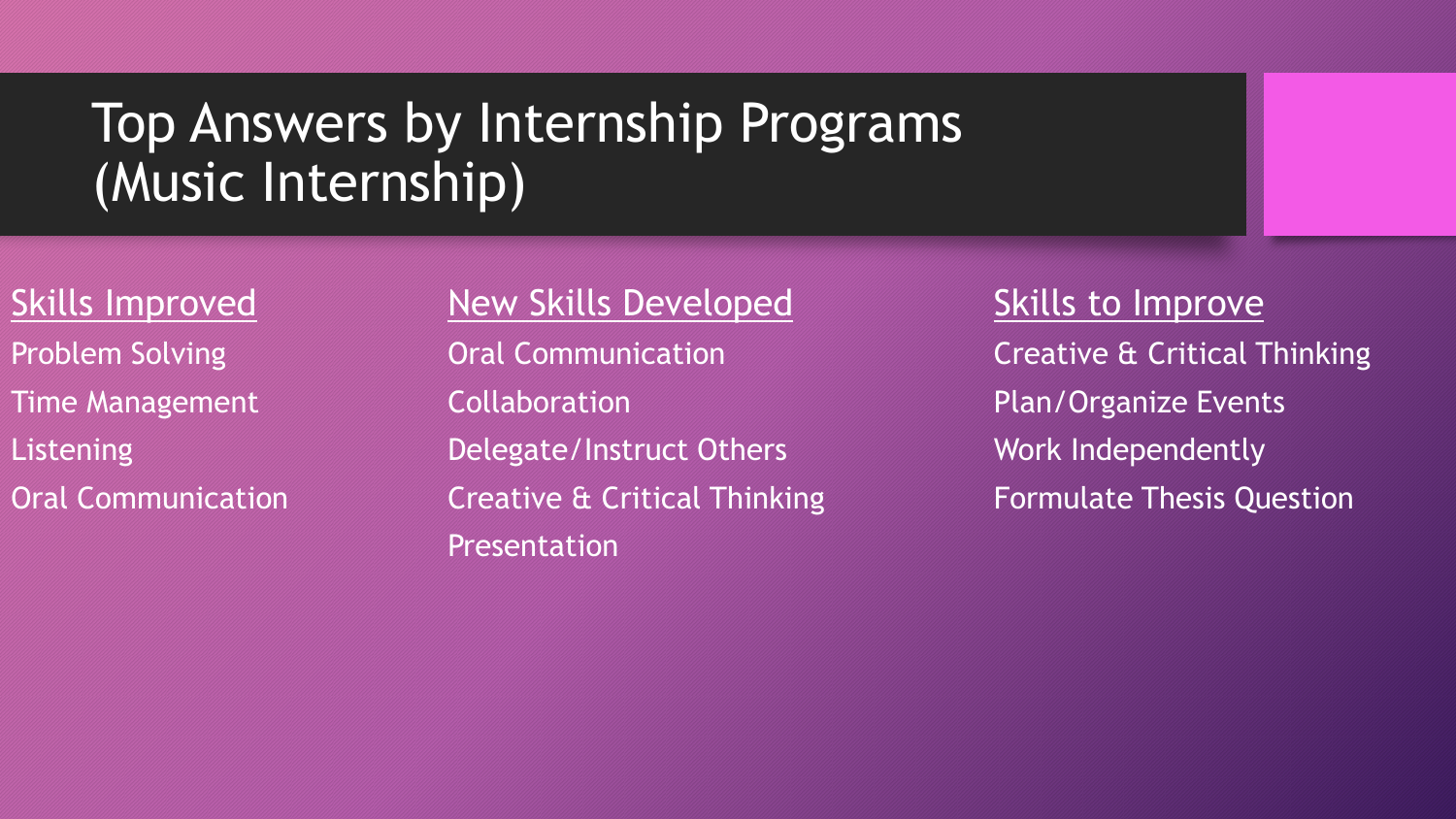|                                                                 | <b>Skill Improved</b>                                      | <b>New Skill Developed</b>                       | <b>Skill to Improve</b>                              |
|-----------------------------------------------------------------|------------------------------------------------------------|--------------------------------------------------|------------------------------------------------------|
| <b>Analyze Data/Audit</b>                                       |                                                            | Early Childhood, Elementary Ed.                  | Early Childhood, RADS, HMT                           |
| <b>Clinical &amp; Laboratory Skills</b>                         | <b>RADS</b>                                                | <b>RADS</b>                                      |                                                      |
| <b>Collaboration</b>                                            | Early Childhood, Elementary Ed.                            | Early Childhood, Music                           | Early Childhood                                      |
| <b>Creative &amp; Critical Thinking</b>                         | Elementary Ed., H&HP                                       | RADS, Music                                      | Elementary Ed., RADS, HMT, Music                     |
| <b>Delegate/Instruct Others</b>                                 |                                                            | Elementary Ed., RADS, HMT, H&HP,<br><b>Music</b> | <b>Early Childhood</b>                               |
| <b>Find &amp; Read Technical or Scholarly</b><br><b>Sources</b> |                                                            | <b>HMT</b>                                       |                                                      |
| <b>Follow Professional Style</b><br><b>Guidelines</b>           |                                                            | H&HP                                             | H&HP                                                 |
| <b>Formulate Thesis Question</b>                                |                                                            |                                                  | Elementary Ed., HMT, H&HP, Music                     |
| <b>Listening</b>                                                | Early Childhood, HMT, H&HP, Music                          | Early Childhood, Elementary Ed.                  | H&HP                                                 |
| <b>Manage Money/Budgets</b>                                     |                                                            | <b>Early Childhood</b>                           | Early Childhood, H&HP,                               |
| <b>Online &amp; Library Research</b>                            |                                                            |                                                  |                                                      |
| <b>Oral Communication</b>                                       | Early Childhood, RADS, HMT, H&HP,<br><b>Music</b>          | RADS, HMT, H&HP, Music                           |                                                      |
| <b>Plan/Organize Events</b>                                     | Elementary Ed.                                             |                                                  | <b>Music</b>                                         |
| Presentation                                                    | Elementary Ed.                                             | Elementary Ed., HMT, H&HP, Music                 | Elementary Ed.                                       |
| <b>Problem Solving</b>                                          | Early Childhood, RADS, HMT, H&HP,<br><b>Music</b>          | Early Childhood, HMT                             |                                                      |
| <b>Time Management</b>                                          | Early Childhood, Elementary Ed.,<br>RADS, HMT, H&HP, Music |                                                  | Early Childhood, Elementary Ed.,<br>RADS, HMT, H&HP, |
| <b>Work Independently</b>                                       | RADS, HMT                                                  | RADS, H&HP                                       | RADS, Music                                          |
| <b>Written Communication</b>                                    |                                                            | Elementary Ed.                                   | RADS, HMT                                            |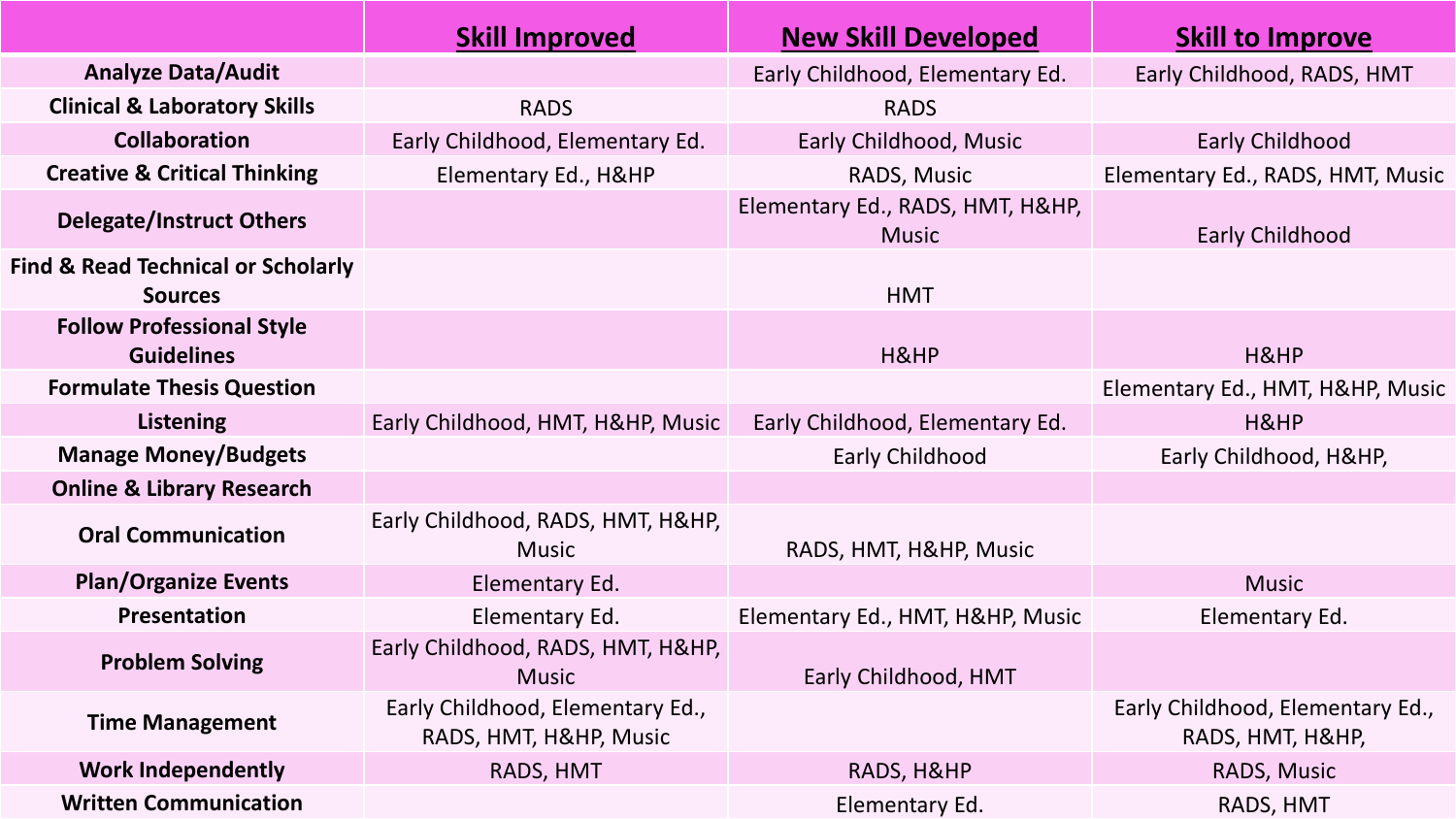# Ways Students Communicated Effectively During Their Capstone Experiences

Internship **Reflection** Internship Oral 89% Email 100% Oral 89% Email 74% Oral 89% Email 75% Written 46% **Telephone 11%** Written 26% Interview 34% **Reflection 7%** Reflection 5% Reflection 26%

Telephone 60% Written 54% Telephone 26%